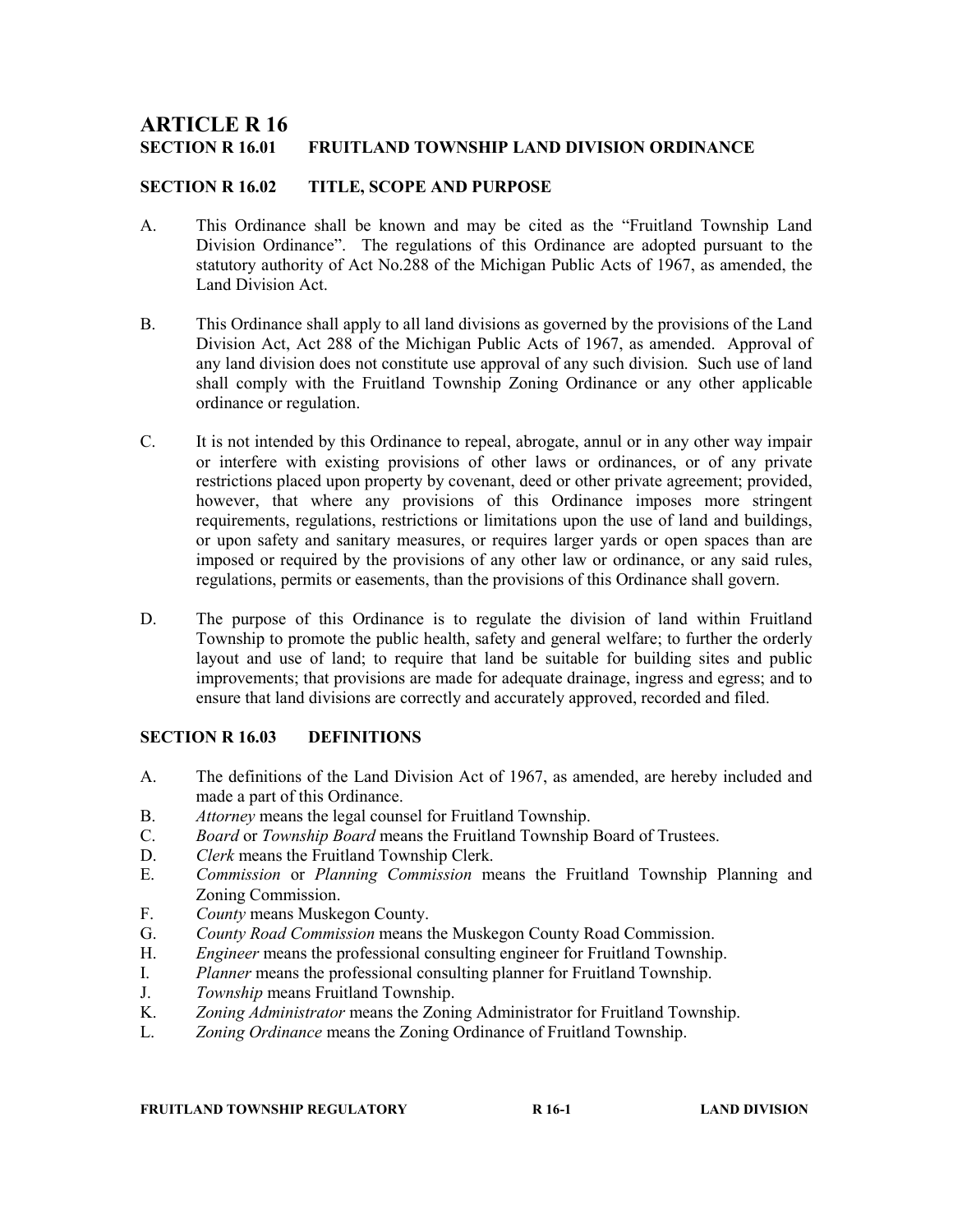## SECTION R 16.04 LAND DIVISION APPROVALS

#### A. Applications

- 1. The approvals and requirements of this Ordinance shall be satisfied prior to the issuance of a land division approval within Fruitland Township. The approvals and requirements of this Ordinance shall be satisfied prior to the recording of any land division with the County.
- 2. An application for land divisions shall be submitted through the Township Clerk. Each application shall be accompanied by the following, unless deemed unnecessary by the Zoning Administrator:
	- a. the payment of a fee as established by the Township Board;
	- b. a completed application form as provided by the Township;
	- c. a complete and accurate legal description of each proposed lot or parcel created by the land division;
	- d. a detailed written description of the development planned for such land divisions, including a description of any proposed association or other entity which shall be responsible for operation and maintenance of any private streets, open spaces or other similar uses or activities;
	- e. a graphic or written description of any previous land divisions from the parent parcel, including the size, number and date of such division:
	- f. evidence of approvals from the County Health Department for on-site water supply and sewage disposal, and
	- g. three (3) copies of a complete tentative parcel map drawn to scale which shall not be less than:
		- 1"=20' for property totaling under three (3) acres and at

least 1"=100' for those totaling three (3) acres or more. The parcel map shall be prepared by a registered engineer or land surveyor or other such person determined by the Township to be qualified to complete such parcel maps.

- h. The tentative parcel map shall include, at a minimum:
	- 1. Date, north arrow, scale and name of the individual or firm responsible for the completion of the tentative parcel map.
	- 2. Proposed lot lines and their dimensions.
	- 3. Location and nature of proposed ingress and egress locations to any existing public or private streets.
	- 4. The location of any public or private street, driveway or utility easements to be located within any proposed lot or parcel. Copies of the instruments describing and granting such easements shall be submitted with the application.
	- 5. General topographical features, including contour intervals no greater than ten (10) feet.
	- 6. Any existing buildings, public or private streets and driveways within one hundred (100) feet of all proposed property lines.

FRUITLAND TOWNSHIP REGULATORY R 16-2 LAND DIVISION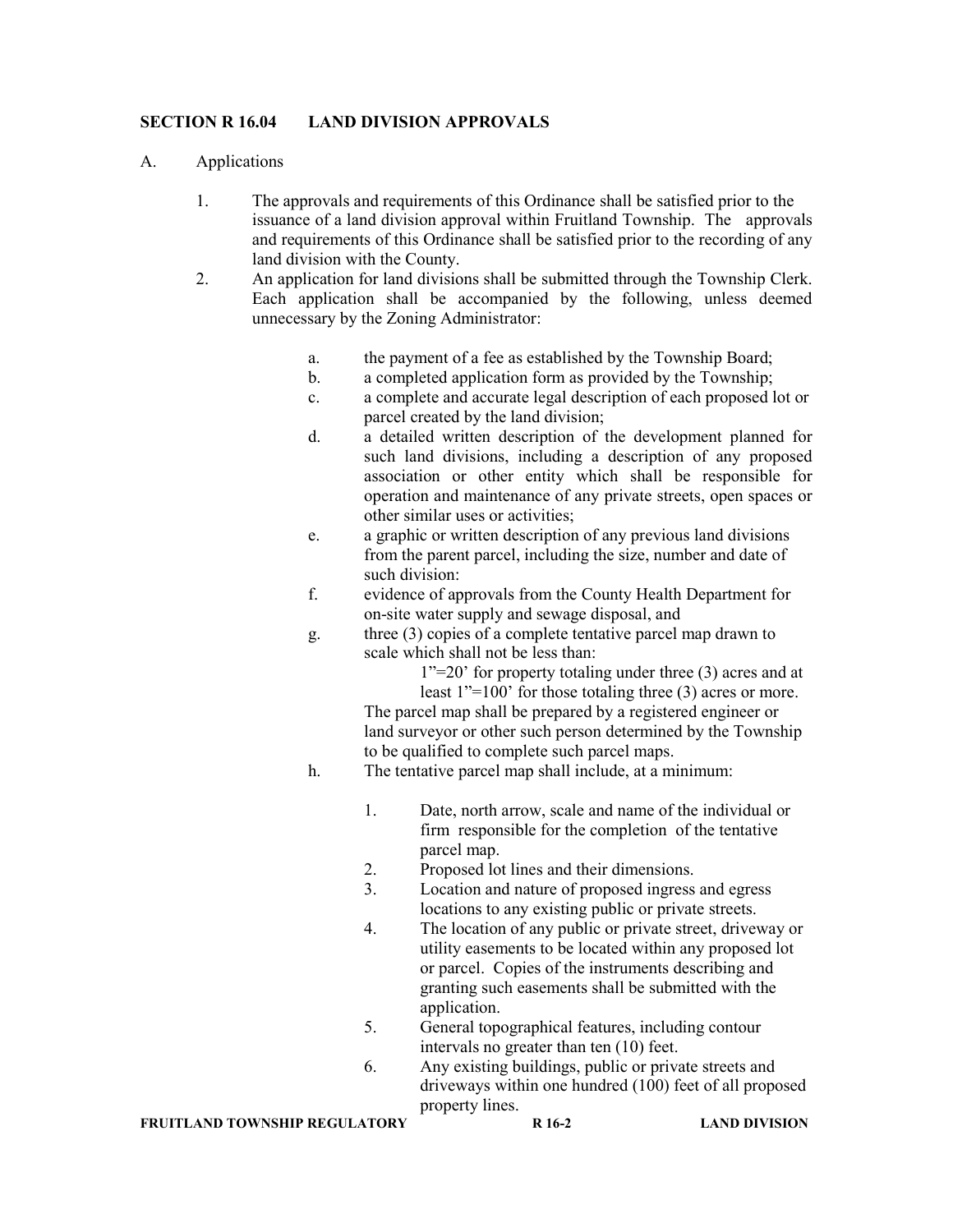- 7. The zoning designation of all proposed lots or parcels.
- 8. Small scale sketch of properties and streets within one quarter (1/4) mile of the area.
- 9. Proposed method of providing storm drainage.
- 3. Applications for the land divisions shall not be accepted unless all of the required materials are submitted and are complete.
- 4. The application, along with the required materials, shall be forwarded to the Zoning Administrator.
- B. Land divisions shall be reviewed and approved by Zoning Administrator. The Zoning Administrator shall review the applications and such other information available, including recommendations or reports from the Township Planner, Attorney, Engineer or other party and shall approve, approve with conditions or deny the request and incorporate the basis for the decision and any conditions which should be imposed.
- C. The approval, approval with conditions or denial of a land division application shall be accomplished within forty-five (45) days after a complete application is filed with and accepted by the Township Clerk.
- D. Approval of a land division does not grant approval for the use of such divided lot or parcel. Any lot or parcel proposed for division must comply with the requirements of the Fruitland Township Zoning Ordinance or any other applicable ordinances or regulations.
- E. Land division approvals shall be valid for a period of one year from the date of approval by the zoning administrator. If such lots or parcels proposed by the land division are not properly recorded and accepted by Muskegon County Register of Deeds within this period, the land division approval shall be considered null and void and a new application shall be submitted in compliance with the requirements of this Ordinance. (Effective July 28, 1999) (Ordinance NO. 100-21)

# SECTION R 16.05 LAND DIVISION REQUIREMENTS

- A. Maximum Width to Depth Ratio
	- 1. No lot shall be created with a lot depth that exceeds four times the lot width, except as permitted by the Township Zoning Ordinance.
- B. Access
	- 1. Any land division shall front upon a public street or private right-of-way or easement meeting the requirements of the Fruitland Township Zoning Ordinance for the minimum lot width required by the zone district in which the lot or parcel is located.